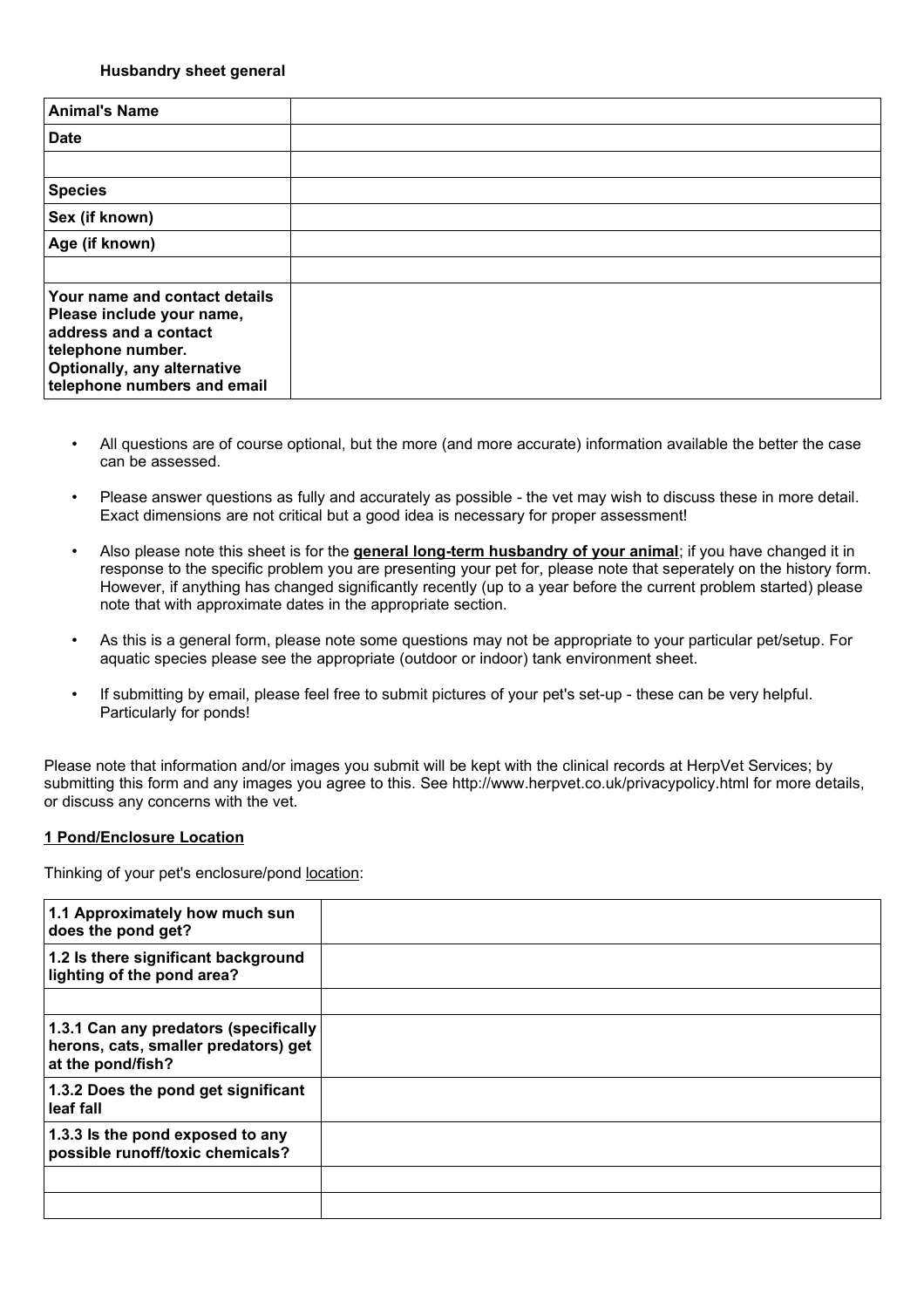# 2 Contents

Thinking of your pond itself:

| 2.1 Enclosure type (pond/artificial<br>paddling pool/etc)                                                                                                               |                                                                     |
|-------------------------------------------------------------------------------------------------------------------------------------------------------------------------|---------------------------------------------------------------------|
| 2.2 What are the dimensions (length<br>x width x height)? Please also note<br>approximate depth of water (if<br>variable, please specifically mention<br>maximum depth) |                                                                     |
| 2.3 What sort of liner has it (rubber,<br>concrete, moulded plastic etc)?                                                                                               |                                                                     |
|                                                                                                                                                                         |                                                                     |
| 2.4 Is there anything on the bottom<br>of the tank, eg sand, gravel)                                                                                                    |                                                                     |
|                                                                                                                                                                         |                                                                     |
| 2.5 What other furnishings are in<br>the pond (hides, rocks, artificial<br>plants, branches etc)?                                                                       |                                                                     |
| 2.5.1 Are there any live plants in the<br>pond? Please specify if possible                                                                                              |                                                                     |
|                                                                                                                                                                         |                                                                     |
| 2.6 What volume of water is in the<br>pond?                                                                                                                             |                                                                     |
| 2.6.1 What water do you use (eg tap<br>water, RO water) and how (if any) is<br>it treated before use?                                                                   |                                                                     |
| 2.6.2 How often and how much<br>(approx percentage) do you change<br>the water?                                                                                         |                                                                     |
| 2.6.3 What sort of filter system(s)<br>are present? How long have they<br>been operating?                                                                               |                                                                     |
| 2.6.4 What maintenance do you<br>carry out on the filter system, and<br>how frequently?                                                                                 |                                                                     |
| 2.6.7 What aeration is provided?                                                                                                                                        |                                                                     |
|                                                                                                                                                                         |                                                                     |
| 2.7 Do you check water quality?                                                                                                                                         |                                                                     |
| 2.7.1 How often do you check water<br>quality?                                                                                                                          |                                                                     |
| 2.7.2 What parameters do you check<br>(eg pH, nitrite, nitrate etc)                                                                                                     |                                                                     |
| 2.7.3 What sort of test do you use<br>(eg strips, liquid test,<br>spectrophotometer)? Do you store<br>them as directed?                                                 |                                                                     |
|                                                                                                                                                                         |                                                                     |
|                                                                                                                                                                         | Is there any artificial heating or lighting present in/on the pond? |
| 2.8.1 Heating/lighting 1                                                                                                                                                |                                                                     |
| 2.8.2 Heating/lighting 2                                                                                                                                                |                                                                     |
|                                                                                                                                                                         |                                                                     |
|                                                                                                                                                                         |                                                                     |
| 2.10 Please list species and                                                                                                                                            |                                                                     |